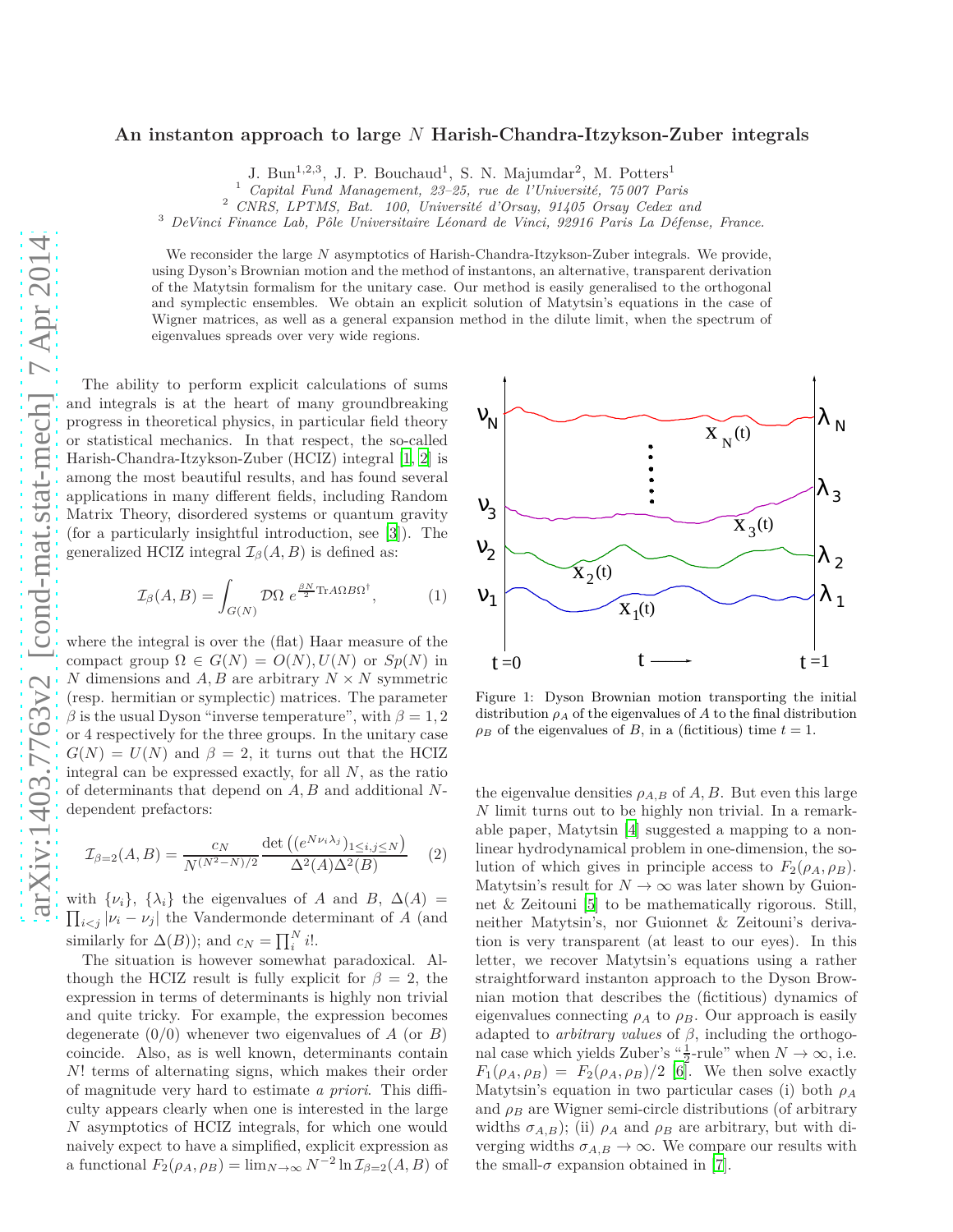Our main idea is to study, using the method of instantons, the large deviations of the Dyson Brownian motion of eigenvalues that brings an initial distribution of eigenvalues  $\rho_A$  to a final distribution  $\rho_B$  (see Fig. 1). This occurs with a probability that is exponentially small,  $\propto$  exp( $-N^2S$ ), with a rate *S* that we are able to relate directly to the HCIZ integral – see below. (The idea to use Dyson Brownian motion in that context can also be found, but in a very different language, in [\[8](#page-3-7)].) Suppose that one adds to a certain matrix *A* small random Gaussian Hermitian matrices of variance d*t/N*. It is well known that in the  $dt \to 0$  limit, the eigenvalues  $\{x_i\}$  of the time-dependent matrix evolve according to (see [\[9\]](#page-3-8)):

<span id="page-1-3"></span>
$$
\mathrm{d}x_i = \sqrt{\frac{2}{\beta N}} \mathrm{d}W + \frac{1}{N} \mathrm{d}t \sum_{j \neq i} \frac{1}{x_i - x_j},\tag{3}
$$

where  $W(t)$  is the standard Brownian motion and we set henceforth  $\beta \equiv 2$ , corresponding to unitary matrices. The calculation of *S* can be done using two different (but complementary) languages: that of particle trajectories and that of densities, using the Dean-Kawasaki formalism. We start with the particle point of view, and sketch the density functional method later. We introduce the total potential energy  $U(\{x_i\}) = -\frac{1}{N} \sum_{i < j} \ln |x_i - x_j|$ , and the corresponding "force"  $f_i = -\partial_{x_i} U$ . The probability of a given trajectory for the *N* Brownian motions between time  $t = 0$  and time  $t = 1$  is given by (see Fig. 1): [\[18\]](#page-3-9)

$$
\mathcal{P}(\{x_i(t)\}) = \mathcal{N} \exp \left[ \frac{N}{2} \int_0^1 dt \sum_i (\dot{x}_i + \partial_{x_i} U)^2 \right]
$$

$$
\equiv \mathcal{N} e^{-N^2 S}.
$$
 (4)

The action  $S = S_1 + S_2$  contains a total derivative equal, in the continuum limit, to:

$$
S_1 = -\frac{1}{2} \left[ \int dx dy \rho_Z(x) \rho_Z(y) \ln|x - y| \right]_{Z = A}^{Z = B} \tag{5}
$$

and:

$$
S_2 = \frac{1}{2N} \int_0^1 dt \sum_{i=1}^N \left[ \dot{x}_i^2 + (\partial_{x_i} U)^2 \right] \tag{6}
$$

The "instanton" trajectory that dominates the probability for large *N* is such that the functional derivative with respect to all  $x_i(t)$  is zero (see e.g. [\[10\]](#page-3-10)):

$$
-2\frac{d^2x_i}{dt^2} + 2\sum_{\ell=1}^{N} \partial_{x_i, x_\ell}^2 U \partial_{x_\ell} U = 0
$$
 (7)

which leads, after a few algebraic manipulations, to:

$$
\frac{d^2x_i}{dt^2} = -\frac{2}{N^2} \sum_{\ell \neq i} \frac{1}{(x_i - x_\ell)^3}.
$$
 (8)

This can be interpreted as the motion of unit mass particles, accelerated by an *attractive* force that derives from an effective two-body potential  $\phi(r) = -(Nr)^{-2}$ . The hydrodynamical description of such a fluid is given by the Euler equations for the density  $\rho(x, t)$  and the velocity field  $v(x,t)$ : [\[19\]](#page-3-11)

<span id="page-1-1"></span>
$$
\partial_t \rho(x, t) + \partial_x [\rho(x, t)v(x, t)] = 0,\tag{9}
$$

and

<span id="page-1-2"></span>
$$
\partial_t v(x,t) + v(x,t)\partial_x v(x,t) = -\frac{1}{\rho(x,t)}\partial_x P(x,t), \quad (10)
$$

where  $P(x, t)$  is the pressure field which reads, from the virial formula in one dimension [\[11,](#page-3-12) p. 138]:

$$
P = \rho T - \frac{1}{2}\rho \sum_{\ell \neq i} |x_i - x_\ell| \phi'(x_i - x_\ell) \approx -\frac{\rho}{N^2} \sum_{\ell \neq i} \frac{1}{(x_i - x_\ell)^2},\tag{11}
$$

because the fluid is at an effective temperature *T* = 1*/N* (see below). Now, using the same argument as Matytsin  $[4]$  $[4]$ , i.e, writing  $x_i - x_\ell \approx (i - \ell)/(N\rho)$  and  $\sum_{n=1}^{\infty} n^{-2} =$ *π* 2  $\frac{6}{6}$ , one finally finds: [\[20\]](#page-3-13)

$$
P(x,t) = -\frac{\pi^2}{3}\rho(x,t)^3,
$$
\n(12)

and therefore Matytsin's equations for  $\rho$  and  $v$ . Plugging this back in the action *S*, and going to the continuous limit, one also finds:

<span id="page-1-0"></span>
$$
S_2 \approx \frac{1}{2} \int dx \rho(x, t) \left[ v^2(x, t) + \frac{\pi^2}{3} \rho^2(x, t) \right]
$$
 (13)

which is exactly Matytsin's action [\[4](#page-3-3)]. Finally, the probability  $\mathcal{P}(\{\lambda_i\}|\{\nu_i\})$  to observe the set of eigenvalues  $\{\lambda_i\}$ of *B* for a given set of eigenvalues  $\nu_i$  for *A* is proportional to  $\exp[-N^2(S_1 + S_2)]$  where  $S_2$  is obtained by plugging into Eq. [\(13\)](#page-1-0) the solution of the Euler equations  $(9, 10)$  $(9, 10)$ , with  $v(x, t = 0)$  chosen in such a way that  $\rho(\nu, t = 0) = \rho_A(\nu)$  and  $\rho(\lambda, t = 1) = \rho_B(\lambda)$ .

Now, the idea is to interpret the HCIZ integrand in the unitary case, exp[*N*Tr*AUBU*† ], as a part of the propagator of the diffusion operator in the space of Hermitian matrices. Indeed, adding to *A* small random Gaussian Hermitian matrices of variance d*t/N*, the probability to end up with matrix  $B$  in a time  $t = 1$ is  $P(B|A) \propto \exp{-[N/2 \text{ Tr}(A-B)^2]}$ . Writing *B* = *VAV*<sup>†</sup> with  $\Lambda = \text{diag}(\lambda_1, \ldots, \lambda_N)$ , the change of variables, as is well known, induces a probability measure on  $\{\lambda_i\}$  alone that includes a Vandermonde determinant  $\Delta^2(B) = \prod_{i < j} |\lambda_i - \lambda_j|^2$ . Since the conditional distribution of  $\{\lambda_i\}$  is obviously invariant under  $B \to UBU^{\dagger}$ where  $U$  is an arbitrary unitary transformation, we get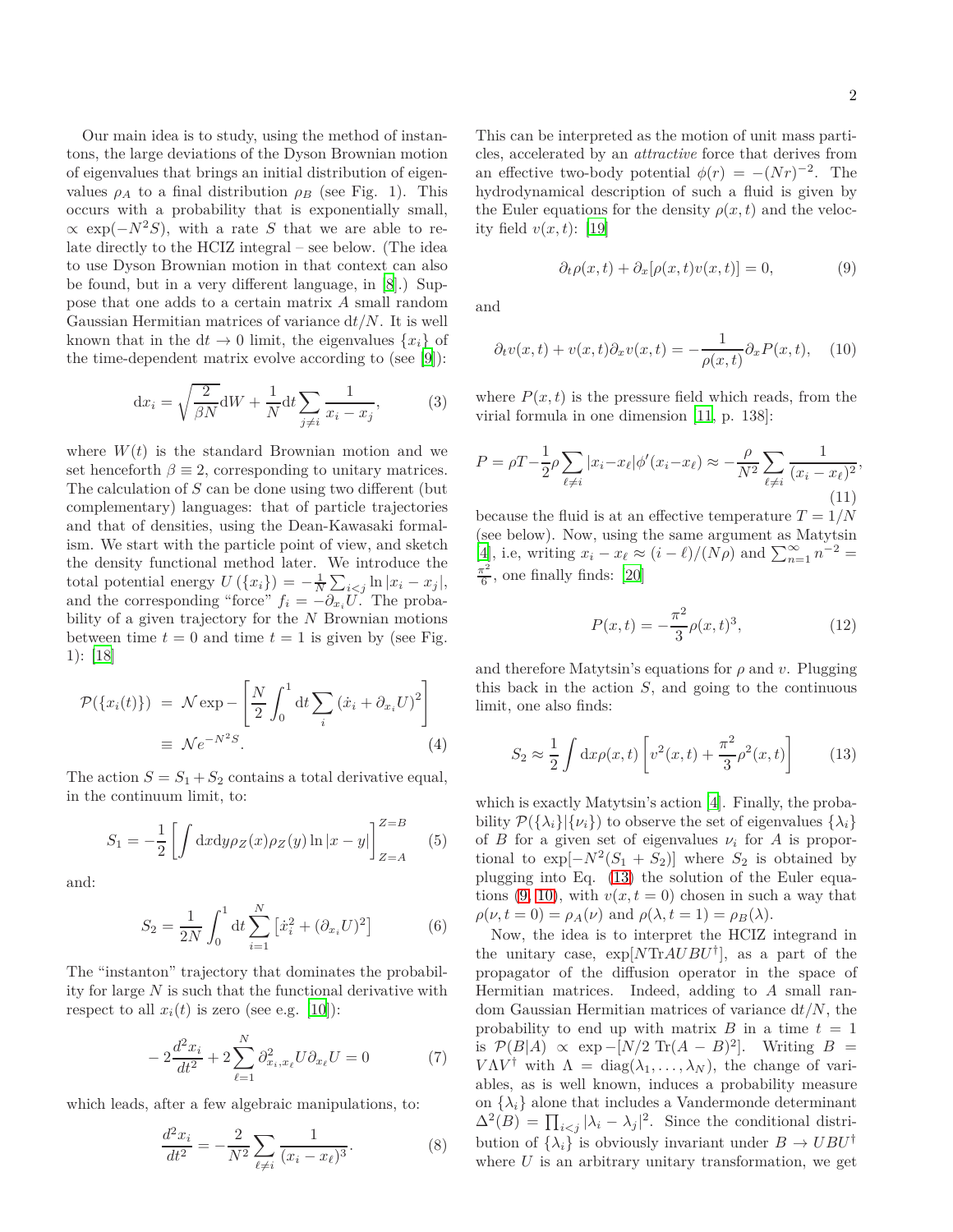another expression for  $\mathcal{P}(\{\lambda_i\}|\{\nu_i\})$ : [\[21\]](#page-3-14)

$$
\mathcal{P}(\{\lambda_i\}|\{\nu_i\})
$$
  
 
$$
\propto \prod_{i  
 
$$
\propto \Delta^2(B) \exp\left[-\frac{N}{2}(\text{Tr} A^2 + \text{Tr} B^2)\right] \mathcal{I}_2(A, B). \quad (14)
$$
$$

Comparing this last expression for  $\beta = 2$  with the above calculation, and taking care of the proportionality coefficients, we get as a final expression for  $F_{\beta=2}(A, B)$  = lim<sub>*N*→∞</sub>  $N^{-2}$  ln  $\mathcal{I}_2(A, B)$ :

<span id="page-2-0"></span>
$$
F_2(A, B) = -\frac{3}{4} - S_2(A, B) + \frac{1}{2} \int dx x^2 (\rho_A(x) + \rho_B(x))
$$

$$
-\frac{1}{2} \int dx dy \left[ \rho_A(x) \rho_A(y) + \rho_B(x) \rho_B(y) \right] \ln|x - y|, \quad (15)
$$

which is, apart from the −3*/*4 term which comes from the prefactor in Eq. (2), precisely Matytsin's result [\[4](#page-3-3)]. Now, the whole calculation above can be repeated for the  $\beta = 1$  (orthogonal group) or  $\beta = 4$  (symplectic group) with the final (simple) result  $F_\beta(A, B) = \beta F_2(A, B)/2$ . This coincides with the result obtained by Zuber in the orthogonal case  $\beta = 1$  [\[6](#page-3-5)] (see also [\[8,](#page-3-7) [12\]](#page-3-15)).

We now briefly explain how to obtain the same result using the Dean-Kawasaki framework [\[13](#page-3-16), [14](#page-3-17)]. As shown by Dean [\[14](#page-3-17)], the density  $\rho(x,t)$  of interacting particles obeying the Langevin equation [\(3\)](#page-1-3) is found to satisfy the (functional) Langevin equation  $\partial_t \rho(x, t) + \partial_x J(x, t) = 0$ , with:

$$
J(x,t) = \frac{1}{N} \xi(x,t) \sqrt{\rho(x,t)} - \frac{1}{2N} \partial_x \rho(x,t)
$$

$$
- \rho(x,t) \int dy \partial_x V(x-y) \rho(y,t), \qquad (16)
$$

where  $V(r) = -\ln r$  is the two-body interaction potential,  $\xi(x, t)$  is a normalized Gaussian white noise (in time and in space) and unlike in [\[14\]](#page-3-17), we define  $\rho(x,t)$  =  $\frac{1}{N}\sum_{i=1}^{N}\delta(x-x_i(t))$ . One can again write the weight of histories of  $\{\rho(x,t)\}\$ using Martin-Siggia-Rose path integrals. This reads:

$$
\mathcal{P}(\{\rho(x,t)\}) \propto \left\langle \int \mathcal{D}\psi \, e^{\left[\int_0^1 \mathrm{d}t \int \mathrm{d}x N^2 i \psi(x,t) (\partial_t \rho + \partial_x J)\right]} \right\rangle_{\xi}
$$
\n(17)

Performing the average over  $\xi$  gives the following action (and renaming  $-i\psi \rightarrow \psi$ ):

$$
S = N^2 \int_0^1 dt \int dx \left[ \psi \partial_t \rho + f(x, t) \rho \partial_x \psi \right]
$$

$$
- \frac{\psi}{2N} \partial_{xx}^2 \rho + \frac{1}{2} \rho (\partial_x \psi)^2 \Big]
$$
(18)

with  $f(x,t) = \int dy \partial_x V(x-y) \rho(y,t)$ . Taking functional derivatives with respect to  $\rho$  and  $\psi$  then leads to the following set of equations:

$$
\partial_t \rho = \partial_x(\rho f) + \partial_x(\rho \partial_x \psi) + \frac{1}{2N} \partial_{xx}^2 \rho \tag{19}
$$

and

$$
\partial_t \psi - \frac{1}{2} (\partial_x \psi)^2 = f \partial_x \psi - \frac{1}{2N} \partial_{xx}^2 \psi
$$

$$
- \partial_x \int dy V(x - y) \rho(y, t) \partial_y \psi(y, t). \qquad (20)
$$

The Euler-Matystin equations are recovered, after a little work, by setting  $v(x,t) = -f(x,t) - \partial_x \psi(x,t)$ . One can finally check [\[15\]](#page-3-18) that the  $S$  coincides with  $S$  when using the equation of motion satisfied by  $\rho$ ,  $\psi$  and  $f$ . Note that this second method gives rise to additional "diffusion" terms, of order 1*/N*, which lead to a viscosity term in the velocity equation. This second method might therefore be more adapted to search for subleading corrections (in  $N^2$ ) to the action.

Somewhat surprisingly, Matytsin's formalism has not been exploited to find explicit solutions for  $F_\beta(A, B)$ in some special cases. One fully solvable case is when *A* and *B* have Wigner semi-circle spectra,  $\rho_A(\nu)$  =  $\sqrt{4\sigma_A^2 - \nu^2}/2\pi\sigma_A^2$ , and similarly for  $\rho_B$ , with a width *σB*. One can first note that since trivially  $F_\beta(A, B) =$  $F_\beta(A/z, zB)$ , one can always choose  $z = \sqrt{\sigma_A/\sigma_B}$  and set  $\sigma_A = \sigma_B = \sigma$ . The second remark is that the Euler-Matytsin equations can be solved by choosing  $\rho^2(x,t) =$  $\alpha(t) + \gamma(t)x^2$  and  $v(x, t) = b(t)x$ , which leads to ordinary differential equations for  $\alpha$ ,  $\gamma$  and *b*. The final solution is that  $\rho(x, t)$  is a Wigner semi-circle for all *t*, with a width  $\Sigma(t)$  given by:

$$
\Sigma^{2}(t) = \sigma^{2} + gt(1-t), \qquad g = \sqrt{1 + 4\sigma^{4}} - 2\sigma^{2}, \quad (21)
$$

and  $b(t) = (t - 1/2)g/\Sigma^2(t)$ . Note that  $\Sigma^2(t = 0) =$  $\Sigma^2(t=1) = \sigma^2$ , as it should be. Injecting these expres-sions into Eqs. [\(13,](#page-1-0) [15\)](#page-2-0) finally leads to (with  $\sigma^2 = \sigma_A \sigma_B$ ):

<span id="page-2-1"></span>
$$
F_{2,W}(A,B) = \frac{1}{2} \left[ \sqrt{4\sigma^4 + 1} - 1 - \log \left( \frac{1 + \sqrt{4\sigma^4 + 1}}{2} \right) \right].
$$
\n(22)

For arbitrary matrices *A, B*, the narrow spectra limit (corresponding to  $\sigma \to 0$ ) has been worked out by Collins [\[7](#page-3-6)]. Specializing his general result to the case of Wigner matrices, one finds:

$$
F_{2,W}(A,B) = \frac{\sigma^4}{2} - \frac{\sigma^8}{4} + \frac{\sigma^{12}}{3} + \mathcal{O}(\sigma^{16}),\tag{23}
$$

which coincides with the small  $\sigma$  expansion of Eq. [\(22\)](#page-2-1). In the opposite limit  $\sigma \to \infty$ , we find from Eq. [\(22\)](#page-2-1):

<span id="page-2-2"></span>
$$
F_{2,W}(A,B) = \sigma^2 - \ln(\sigma) - \frac{1}{2} - \frac{\sigma^{-2}}{8} + \frac{\sigma^{-6}}{384} + \mathcal{O}\left(\sigma^{-10}\right). \tag{24}
$$